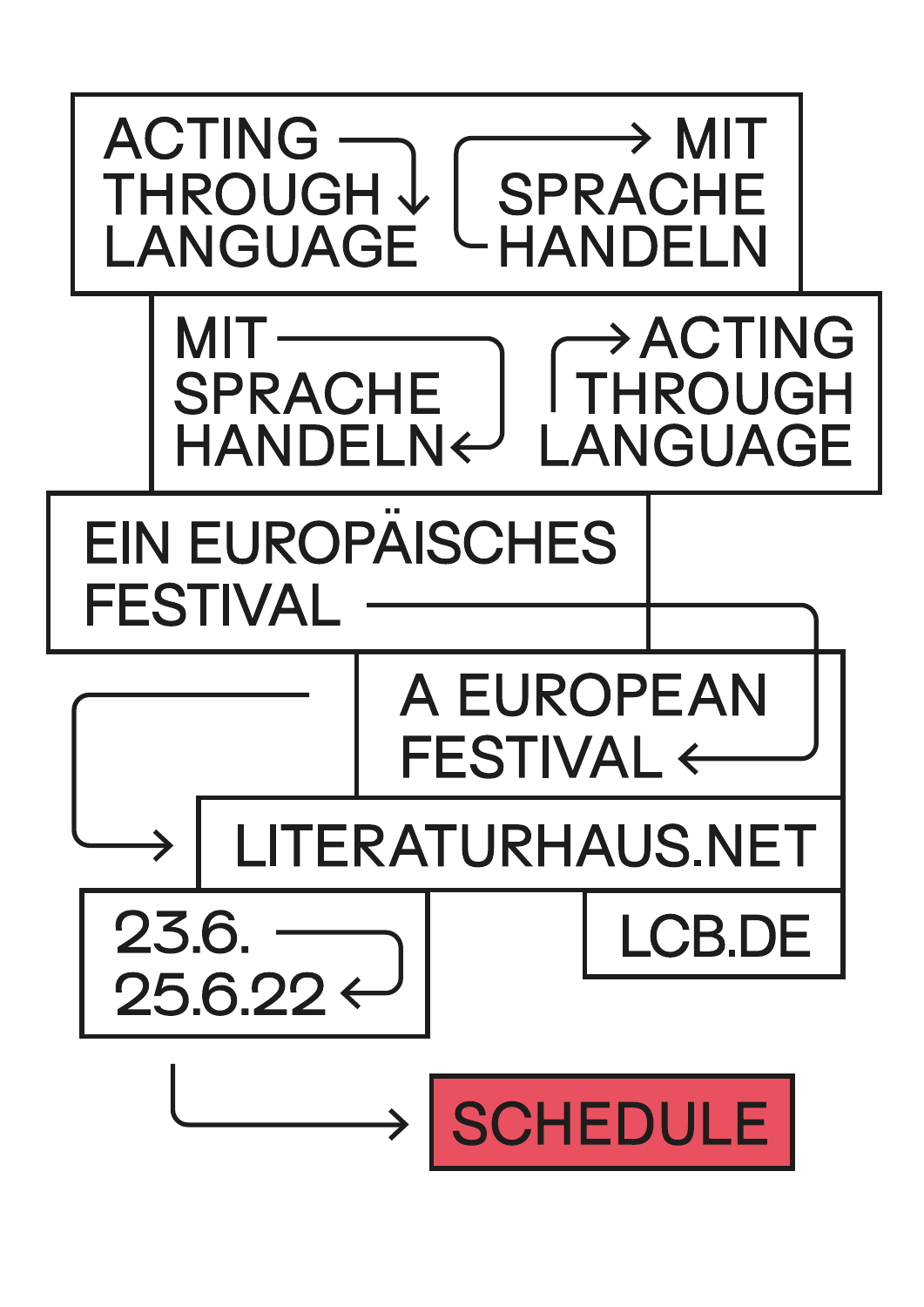ACTING THROUGH LANGUAGE Festival, 23rd–25th June 2022 Literarisches Colloquium Berlin

For three days literary venues and curators of literary events from all over Europe will meet by the Wannsee, by invitation of the Network of Literature Houses in Germany, Austria and Switzerland. Join us to discuss literary events, discover new performative formats from all over Europe and look at perspectives for future cooperations! While part of the programme is for guests only there will be readings, panel discussions and performances open to the public on all three evenings.



## THURSDAY 23.06.

## **4 – 5 p.m.**

ARRIVAL, REGISTRATION

## **5 – 7 p.m.**

RECEPTION

Welcome by LCB und Network of Literature Houses *Claudia Dathe and Ursula Steffens*

INTRODUCTIONS *Dick Robertson*

DRINKS & SNACKS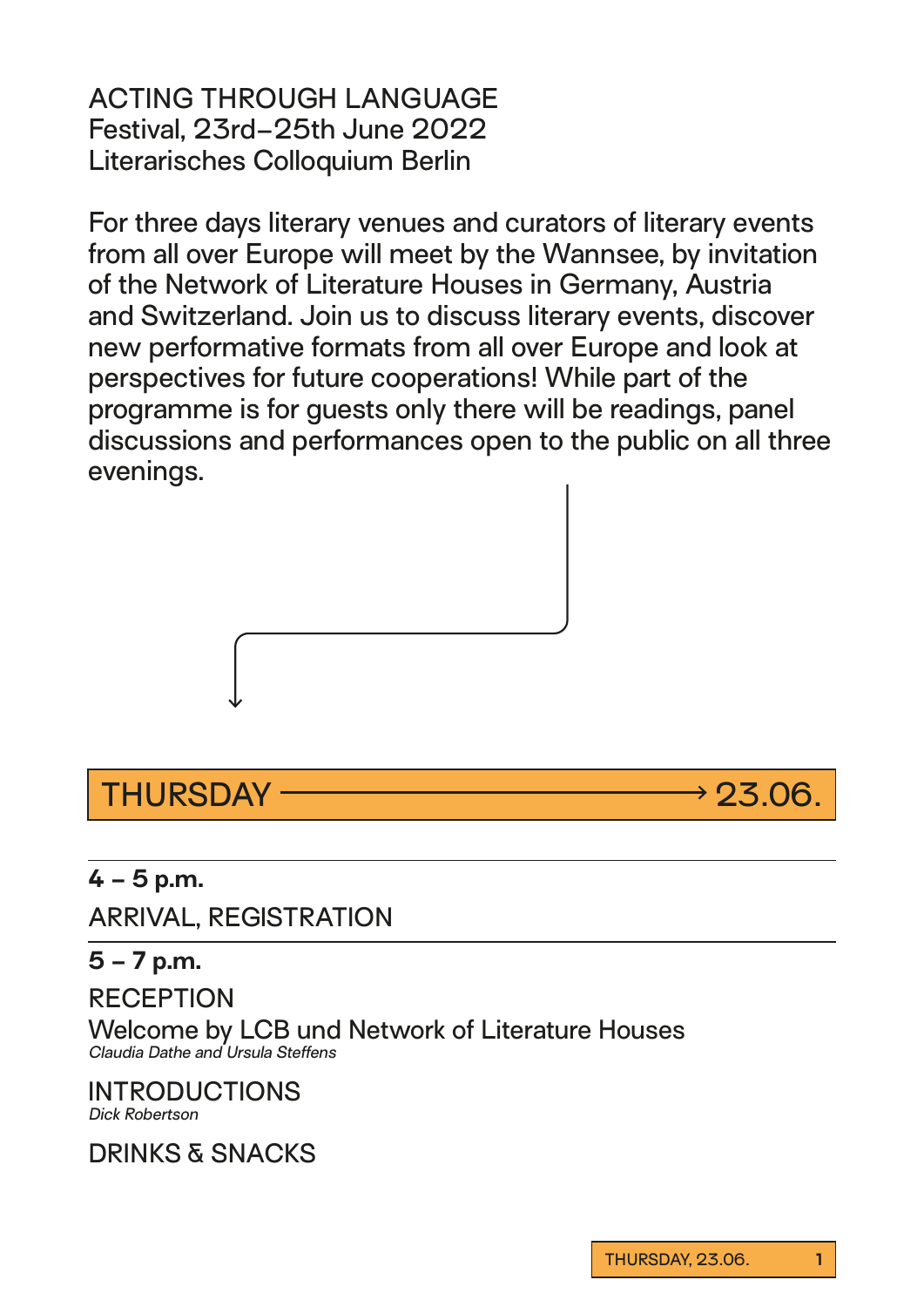**7.30 p.m.** WELCOME *Florian Höllerer*

## LITERATURE IN THE PUBLIC SPACE – Opening speech SASHA MARIANNA SALZMANN: NO POEMS ON WAR

PROGRAMME ON 4 STAGES "Acting Through Language" **8.30 p.m. / 9 p.m. / 9.30 p.m.**

**3 × 20 Minutes, Change per Gong**

Following up on the project *Fragile. European Correspondences* (www.fragile-europe.net), curated by the network of literature houses, the Ukrainian author *Yevgenia Belorusets* and her German colleague *Ulrike Almut Sandig* discuss a similar approach to combining languages, formats and genres in their work. The fragility of life and arts will also come into focus.

In the series LCB diplomatique the Swiss author *Max Lobe* and the Syrian author *Yassin al-Haj Saleh* send missives from the political side of their lives.

*Sasha Marianna Salzmann*, awarded with the *Preis der Literaturhäuser* this year, and the journalist *Anne-Dore Krohn* discuss the power of literature and performance.

TOLEDO TALKS *Staying Alive* with George Orwell: Translating Dystopia into the Present

*Frank Heibert* and *Josée Kamoun* have made a courageous choice with their new translations of George Orwell's "1984" into German and French by using the present tense. A conversation on the dystopian present, Newspeak and societies imprisoned by the present.

## **10 p.m.** DRINKS & SNACKS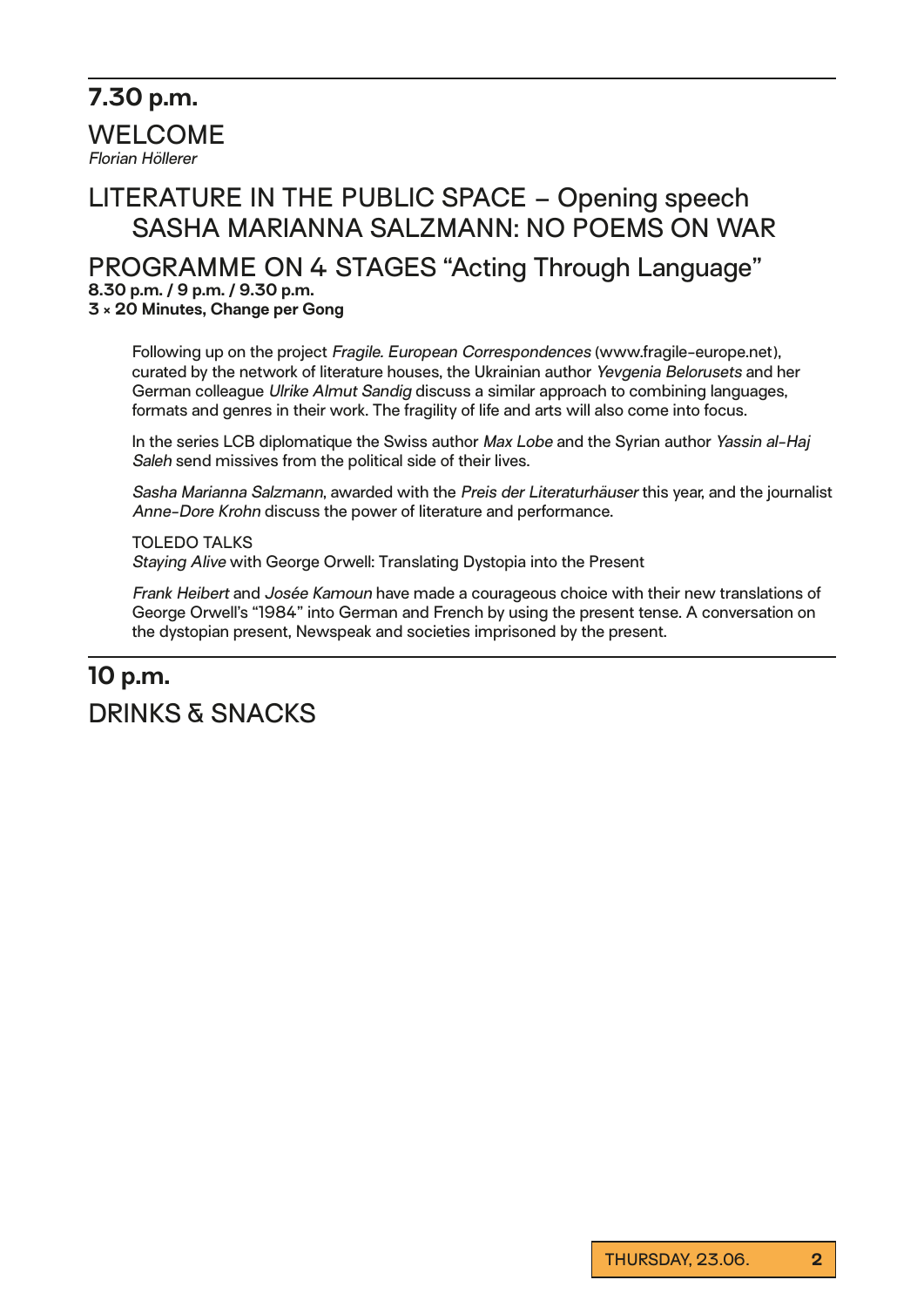

### **10 a.m.**

WARM-UP

### **10.15 – 12.30 a.m.**

### OPEN SPACE

*Dick Robertson*

## Curatorship and Programming

- Programming, strategies and new models for literature houses
- Financing (public/private/sponsors)
- Audience development
- Literary encounters (venue/institutions/collaborations/digital spaces)

How does literature connect with and give impulses in society? Is the 'literature house' the concept for the future, impact of a continuous programme as opposed to singular events/festivals?

Basic funds / funds for individual projects / public versus private funds; importance of partnerships, other possibilities for international cooperations.

How does urban society influence the programme of literature houses or festivals, how do we gain information about our audiences?

How do literary encounters work, do they need the live event, the reading, the live encounter with the author and their voice? What happens to an event when it is moved to the digital sphere?

## **12.30 – 1.30 p.m.**

### LUNCH

### **1.30 – 3.30 p.m.**

### OPEN SPACE

*Dick Robertson*

### Trans.Inter.National

- Language & Exchange
- Translation
- Political agenda (governments)

Multilingual aspects: Does German literature have to be written in German? How does migration come into focus in larger cities, what are the multilingual aspects of literature in Berlin, for example?

How do smaller languages achieve recognition in societies that seem to turn to English more and more for mutual communication? How do they find publishers, audiences?

How do literature and society interact, what are the potential implications for literature?

**3.30 – 4 p.m.** BREAK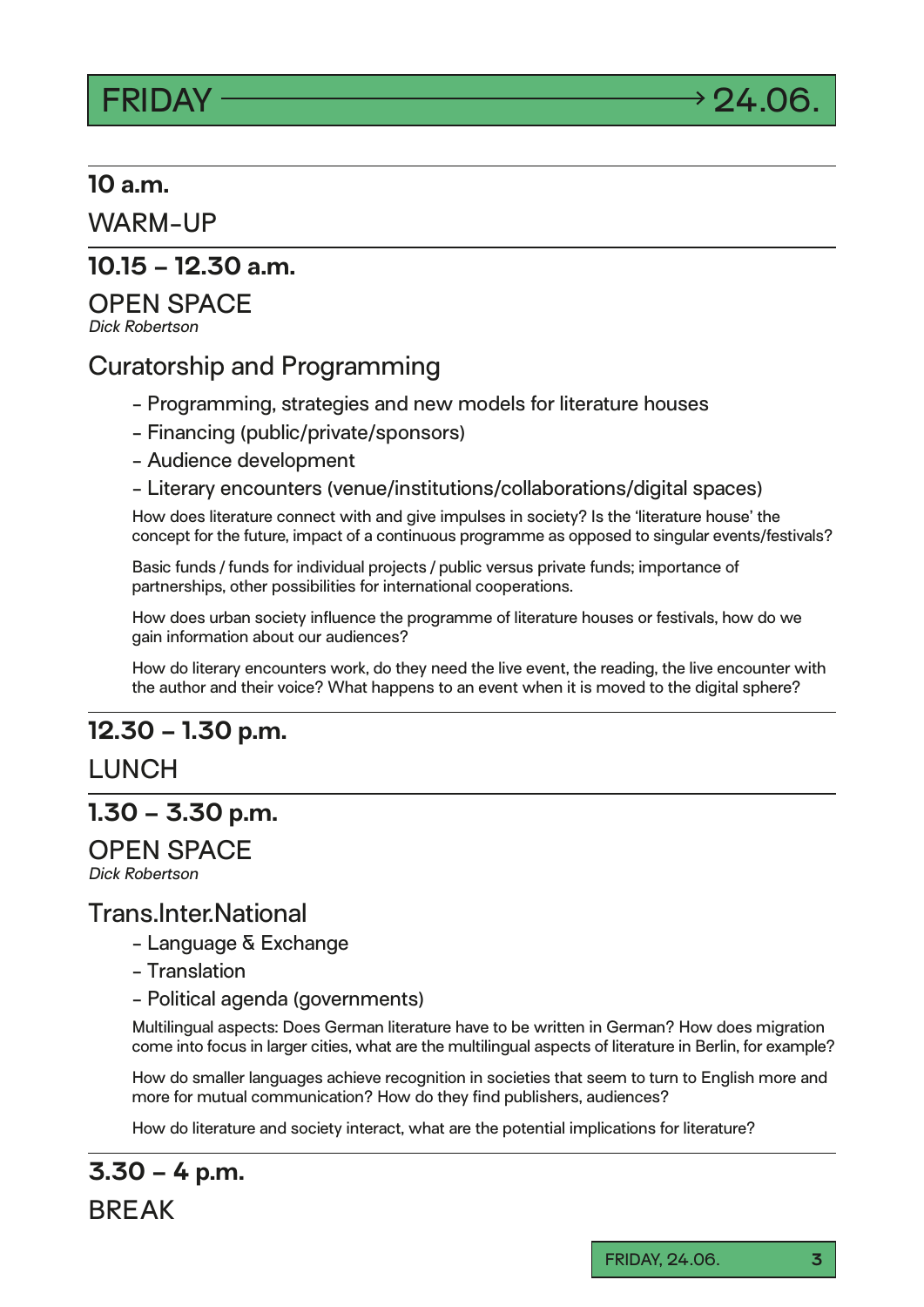## **4 – 5.30 p.m.**

## PANELS: ACTING THROUGH LANGUAGE. POSITIONS AND PERSPECTIVES

### 1. Curatorship and Programming

### 2. Trans.International

*Ilke Froyen* (Passa Porta), *Sofia Gräsberg* (Litteraturhuset Göteborg), *Yana Genova* (nextpage.org, Sofia), *Inez Boogaarts* (International consultant Arts & Culture) and *Gesa Schneider* (Literaturhaus Zürich)

*Yasemin Çongar* (Literature house Istanbul), *Jenny Bohn* (Burg Hülshoff – Center for Literatur), *Kateryna Mishchenko* (publisher, author, translator), *Nelia Vakhovska* (Cities of translators Kyjiv) and *Tomas Friedmann* (Literaturhaus Salzburg)

## **5.30 – 7.30 p.m.**

## DINNER

## **6.30 p.m.** DOORS OPEN FOR PUBLIC

## **7.30 – 8.30 p.m.**

## LITERATURE BEYOND BORDERS

*Dagmara Kraus – Samanta Schweblin*

Dagmara Kraus und Samanta Schweblin discuss literature beyond borders, where writing at all becomes more important than writing as a native speaker.

Dagmara Kraus was born in Wroclaw, Poland and came to Germany aged 7. The translator and poet most recently published the volume *"liedvoll, deutschyzno"*, she teaches creative writing at the university of Hildesheim. Samanta Schweblin grew up in Buenos Aires and has now been working in Berlin for eight years. *"Hundert Augen"*, her most recent novel, was published in 2020.

## INTERVAL

## **9 – 10 p.m.**

## LITERATURE & VOICE: RAISE YOUR VOICE

*Olga Flor – Radka Denemarková*

Olga Flor and Radka Denemarková discuss the physicality of texts and how this resonates in different spaces.

Olga Flor is among the most versatile and abysmal authors in Austria. After studying physics she decided to focus on writing. Her most recent publications were lectures on poetics *"Politik der Emotion"*, and the novel *"Morituri"*, published 2021. The Czech author Radka Denemarková recently published the already much acclaimed novel "Hodiny z olova (Hours of Lead)".

## **10 p.m.**  DRINKS & SNACKS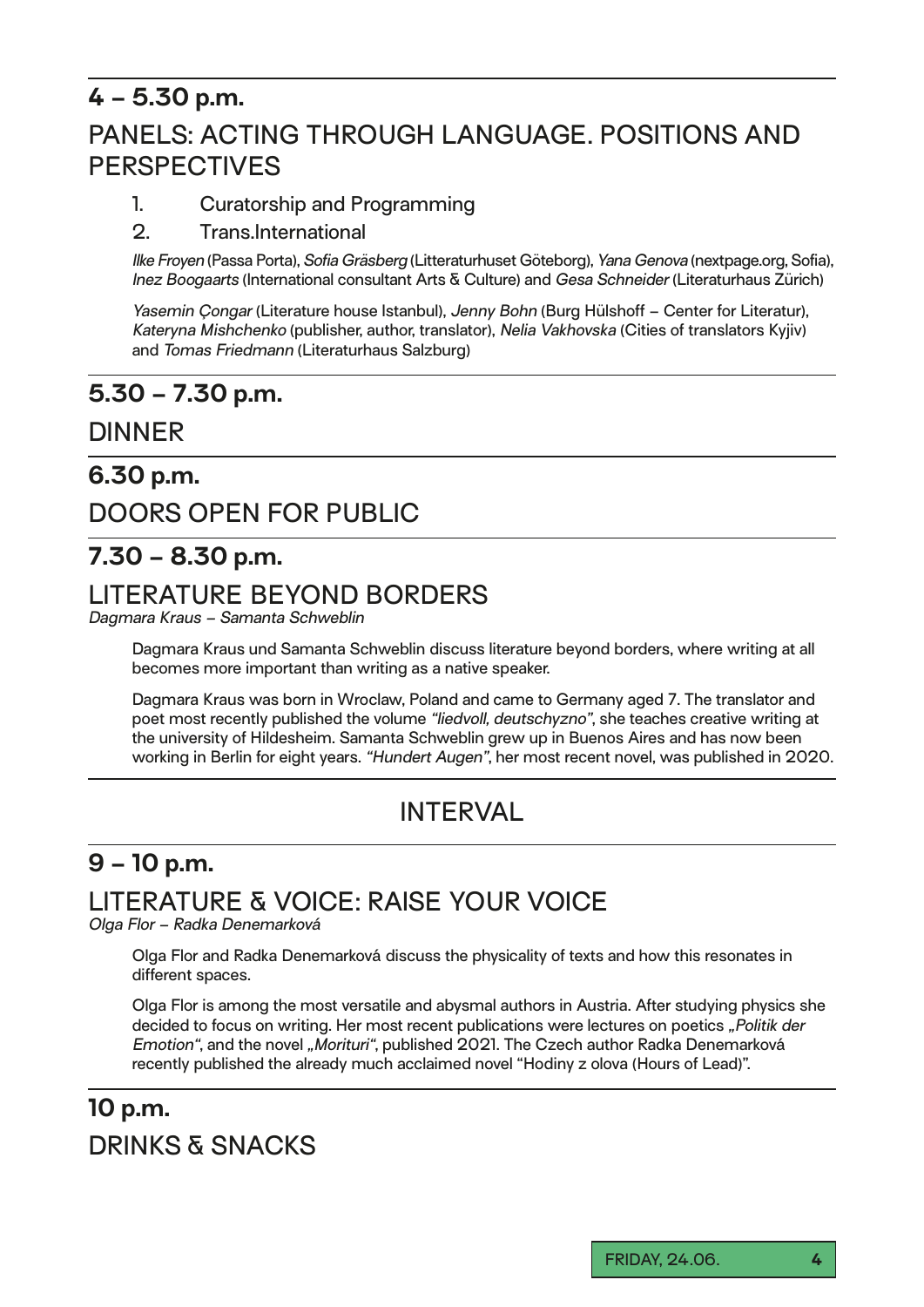# $SATURDAY$   $\longrightarrow$  25.06



## **From 1 p.m**

## GET TOGETHER & BUFFET LUNCH

## **2 – 3.30 p.m.**

FUTURE LAB:

**Networking** 

*Tom Bresemann/Katharina Deloglu, Lettrétage,* present the EU-network-project https://crowd-literature.eu

Matchmaking: Open Call for Projects Presentation of ideas and collaborative projects

## **3.30 – 4.30 p.m.**

### RESUME AND FOLLOW-UP

*Kateryna Stetsevych, Federal Agency for Civic Education*

## **5 – 6 p.m.**

## BREAK / DINNER

## **6 p.m.** PARCOURS OF NEW FORMATS (INTERNATIONAL) & PARTY

### **6 p.m.**

TSITSI DANGAREMBGA

The Zimbabwean author in conversation with Anja Johannsen on multilingual Berlin, her time as a houseguest at the LCB and the art project The Future Library.

### **6 – 11 p.m.**

MY LANGUAGE AND MYSELF

The Swiss author Sarah Elena Müller and her team have developed a VR experiment exploring a critical understanding of the language of Ilse Aichinger. It aims to question our understanding of reading and the interpretation of the literary and the digital world.

#### **6.15 p.m.**

#### THE POETS' SOUNDS

The artistic potential of blurring the boundaries between music and literature is the focal point of "The Poets' Sounds". Six international artists whose main emphasis is literature were asked to compose a piece of musical writing. Performances are planned all over Europe this year.